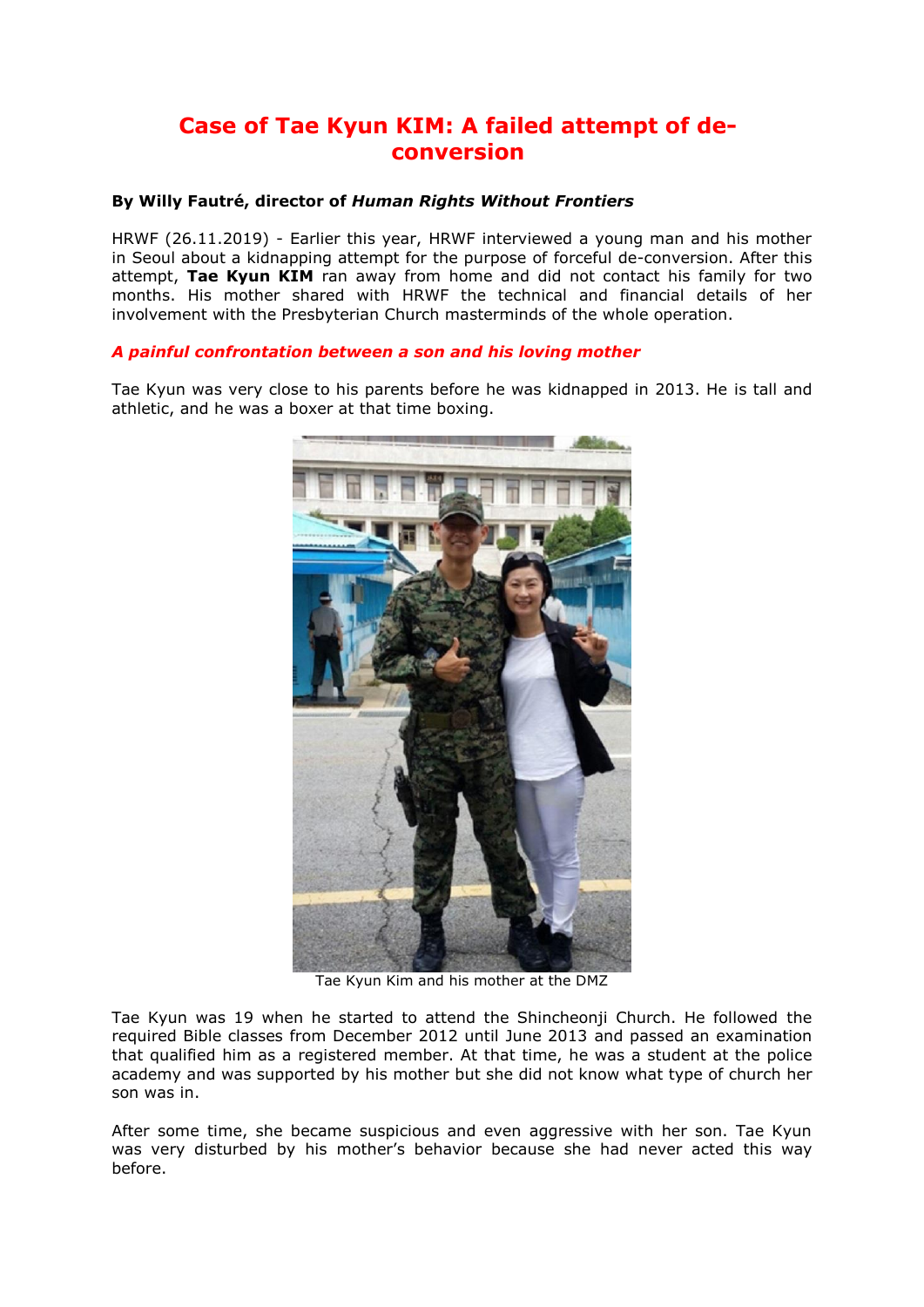His mother then sued the evangelist of the Shincheonji Church in charge of the Bible studies on the grounds that he was still under age. Eventually she dropped the charges and sought an alternative strategy. She contacted a **deacon of the Presbyterian Church, Mr. Yong Su PARK (of Bethel Church, Gwangju)**.

During this conversation, the deacon recommended that she have her son kidnapped and confined until he recants his new faith, which is an illegal and prosecutable offense.

Deacon Yong Su PARK promised to recommend a number of strong men for the abduction since Tae Kyun was a boxer. He advised her to rent an apartment far from home and to confine her son during the de-conversion session. However, before starting his program he needed Tae Kyun to sign a statement that he was willingly asking for socalled 'exit counselling'.

Deacon Yong-Su PARK informed her that it would take about 70 days to plan and carry out the kidnapping and the confinement of her son.

After much preparation, the attempt took place in July 2013. While traveling to a family dinner by car, Tae Kyun became suspicious that he was being abducted. He escaped once the vehicle stopped. After this incident, he decided to live with some friends and cut off ties with his family. He only revived communication with his mother 1 or 2 months later.

By that time, Tae Kyun's mother greatly regretted the decision to attempt a kidnapping and forced de-conversion. She asked for forgiveness and they were able to restore their good relationship. Tae Kyun is now a blue-collar worker, while also busking and performing in musicals.

# *I am a mother who tried to force her beloved son into a coercive conversion program*

"My name is **Mi-Jeong PARK**. I am a mother who tried to force her beloved son into a coercive de-conversion program.

When my son began attending the Shingcheonji Church, I respected his decision and our family lived happily without any problem. However, one day, I heard rumors from my acquaintances regarding this Church. I was shocked and alarmed by those rumors. I was introduced to a pastor under the Christian Council of Korea and he referred me to a socalled 'cult counseling center,' which I visited.

#### **March 2013: Instructions about the kidnapping, confinement and de-conversion procedure**

At the 'cult counseling center' in Buk-gu Samgak-dong, I had a meeting with three people: **Pastor Gang**, who claimed to be a 'cult counselor', **evangelist Im** and another female evangelist.

The 'cult counselors' maliciously slandered Shincheonji Church and uttered shocking personal attacks. They planted anxiety and fear in my heart and made it impossible for me to make a rational decision. After hearing all of that, any parent would have been desperate to do anything 'to get back' their beloved child. I too trusted the 'cult counselors' and decided to have my son de-converted.

The de-conversion fee was between 1-3 million KRW (770 – 2310 EUR) minimum, but they proudly stated that they had received 5 million, 10 million and even 20 million KRW from other parents.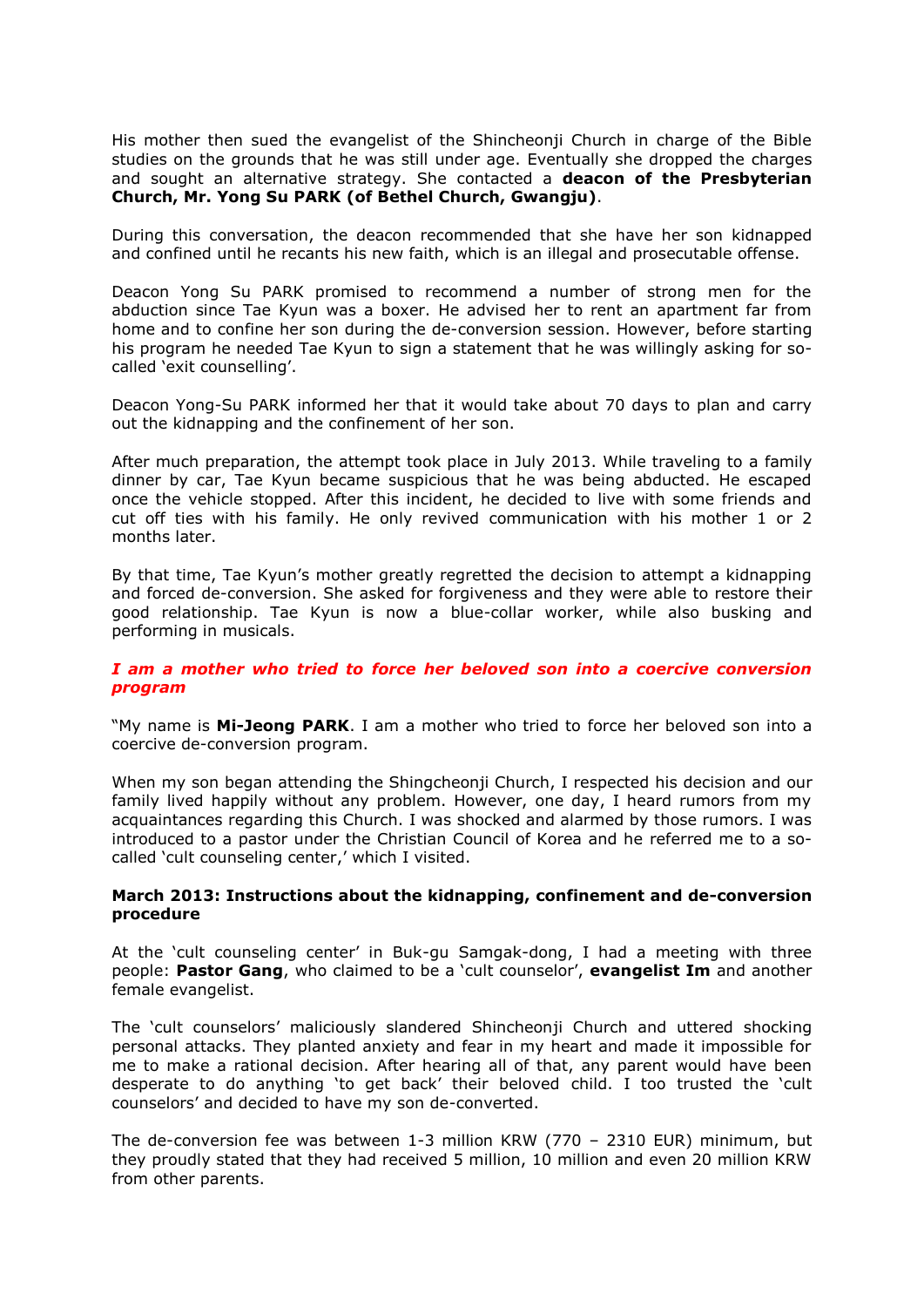Their de-conversion business was planned meticulously. They said that the program was comprised of a total of 45 subjects and would take 1 to 3 months to complete successfully. They said that the location of the de-conversion process must be a studio or a pension in a desolate area no more than 2-3 hours roundtrip from the city of Gwangju, such as Suncheon, Hwasun, Gokseong or Gochang.

I conveyed that I would like to de-convert my son at home. However, they told me about a recent case where a young woman who was in the process of de-conversion jumped off the 4th floor of a building. Her father also jumped in an attempt to catch her. Since the my apartment was on the 16th floor, the 'cult counselor' said the program cannot happen there. They told me to find a studio or a guest house that has no more than three floors.

They also informed me of the case of the kidnapping of a female college student from Chonnam National University.

The cult center reassured me that they provde phone assistance 24h a day, and that I would receive assistance to overpower my son if necessary. They also recommended that I open a new landline with a different number when calling instead of using my current cellphone.

They explained to me how to physically kidnap my son. They recommended forcing him into a car, taking away his cellphone and searching him thoroughly, from his outwear to his undergarments, in case he is hiding a location tracker. They explained that when we reached the confinement place, we should tie my son's arms and legs together with my and my husband's arms and legs during the sequestration period. They emphasized that I must harden my heart as if he is not my child even if he cries and begs to leave.

Finally, for their legal safety as "cult exit counselors', they needed a contract form signed by the parents. I understood it was a guarantee for the payment of their services. Then, they also needed the person who was to be de-converted to sign a declaration stating that he or she willfully was asking for the assistance of the de-conversion task force (self-proclaimed 'exit counselors').

They shared that parents have occasionally sued them in the past, but they triumphantly boasted that they are always released if they are summoned because they have good friends in the police force.

# **May 2013: Executing the instructions of the 'cult exit counselors'**

I loaded one month's quantity of food in the trunk of my car, chose a day for the kidnapping and did everything I had been instructed to. My family and the 'cult exit counselors' decided to execute the 70-day kidnapping and confinement plan.

I enticed my son into the car with a meeting with the evangelist he was studying the Bible with. Then, we headed to a pension in Boseong. After my son got in the car, his uncle forcefully took his phone, as had been suggested. My son tried to open the locked door several times, screaming to let him out.

When we arrived at the pension, he started to run as fast as he could. At one point he turned around and said, "Mum, don't follow me". I was frozen there. My heart broke as I watched him run further and further away.

As a result of this first phase of the de-conversion program, my son rejected me. I called the 'exit counselors' to update them and their callous response was: "oh, he is done now".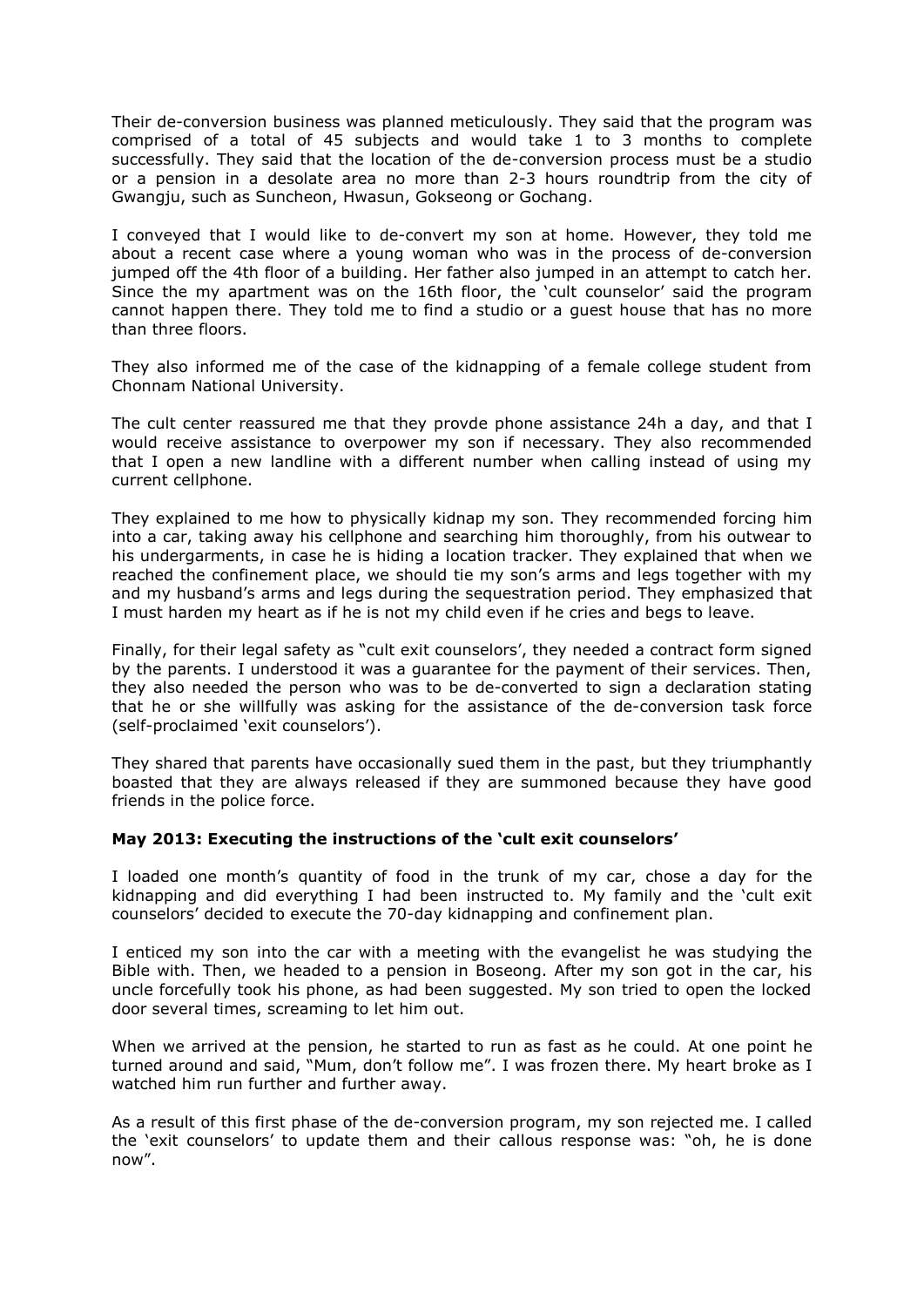The next day I received a call from my son. He was crying and said, "why are you listening to others instead of listening to a single word your son has to say? You are not like that, Mum." After his phone call, I was filled with immense regret about what I had done.

I went back to the Shincheonji Church that my son attended. After seeing the teachings of the Church, I realized that the 'cult exit counselors' had lied to me the whole time. They use religion and their positions as religious leaders for the sole purpose of deceiving people and filling their pockets. They exploit the love parents have for their children, instill fear and anxiety in their minds, and push them to perpetrate illegal acts that destroy their families.

I almost lost my son and gave a significant amount of money to these 'cult exit counselors'.

At this very moment there are parents who are preparing to send their adult children to a forceful de-conversion program. As someone who has attempted this and deeply regrets it, I would like to tell them this: "Look at your children straight. Listen to them sincerely. They are your children. You raised them properly. They did not change all of a sudden. Engage in a conversation with them and treat them as the adults they are."



Tae Kyun Kim and his mother reunited after the failed de-conversion attempt

*HRWF does not defend any religion or belief system, but defends the right of a person to have the beliefs of her/his choice as is guaranteed by Article 18 of the UN Universal Declaration.*

# **ANNEX: What is the Church of Shincheonji?**

Shincheonji Church of Jesus Temple of the Tabernacle of Testimony (Shincheonji in short) is one of the largest Korean Christian new religious movements. The Church was founded in 1984 in South Korea by Chairman Man Hee Lee and currently has more than 200,000 members in 29 countries.

Shincheonji teaches that it is the promised church in the Bible, destined to appear during the fulfillment of the Revelation prophecies. It also teaches that, when the prophecies